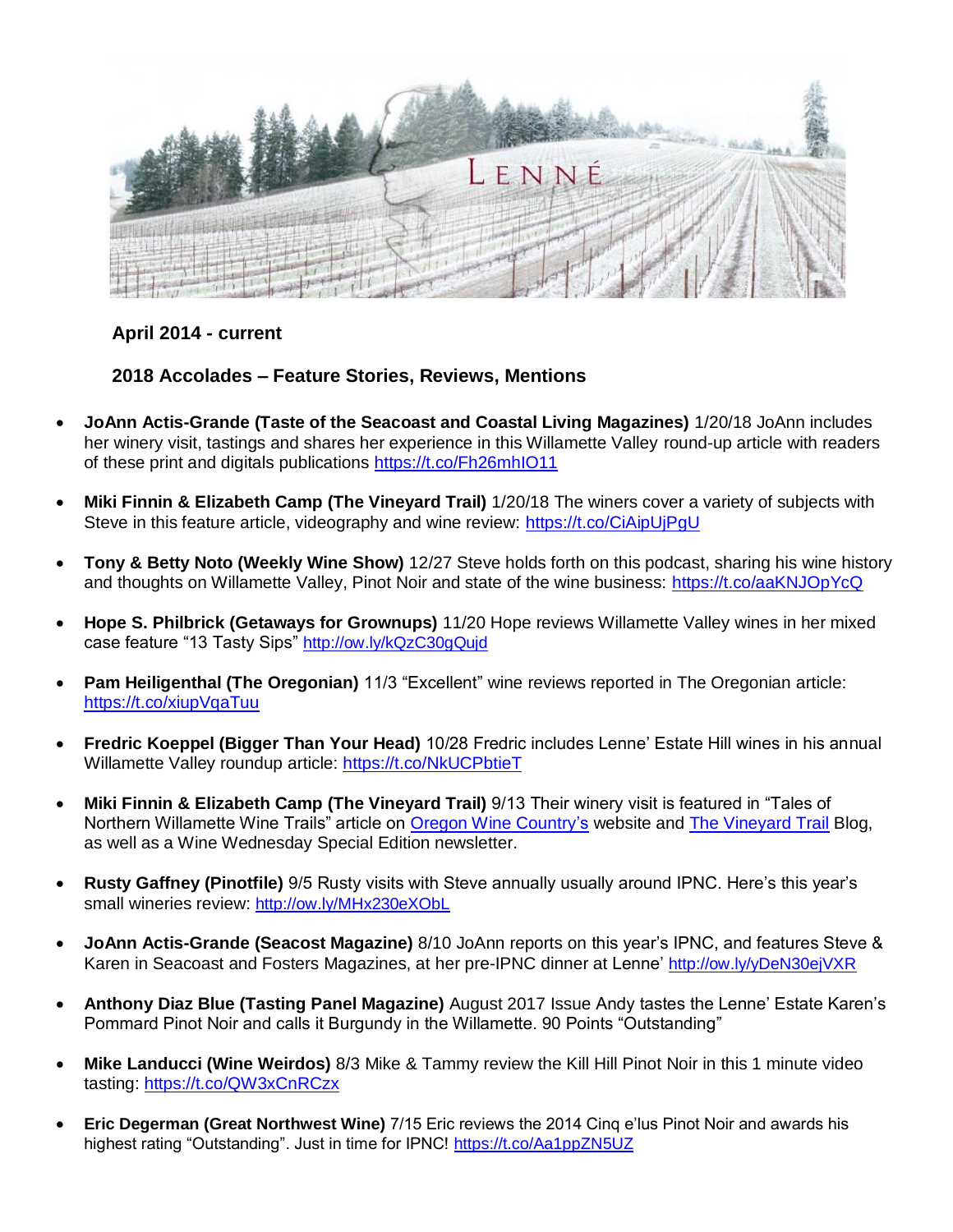- **Chuck Hill (Wines Northwest)** 6/21 Chuck features the 2014 Lenne' Estate Pinot Noir in his Salmon and Pinot Noir article: [http://www.winesnw.com/chuckhill\\_lastweeks\\_reviews.htm](http://www.winesnw.com/chuckhill_lastweeks_reviews.htm)
- **Bill Eyer (Cuvee Corner)** 5/13 Bill features Lenne's "Sense of Wonder" in this feature article on his new website:<https://t.co/SlQowHfsdp>
- **Ken's Wine Guide** 4/26 The Lenne' Pinot Noir receives 90 points, and The Panel suggested pairing this gentle and food friendly Pinot with pork tenderloin or veal chop:<http://ow.ly/rViN30cl0ki>
- **The Vineyard Trail** May 2017 Miki & Elizabeth visit Willamette Valley, write winery travel previews, tour & taste onsite and post their experiences: <https://t.co/OUzA2EJdw5>
- **Anatoli Levine (Talk-A-Vino)** 2/15 The Passion and Pinot Noir series wraps up with winemaker photos and Willamette Valley Wineries Association closing the series with the final Q&A<https://t.co/s5grmOwFLa>
- **Wine Enthusiast** February 2017 Steve submits the 2014 Pinot Noirs and receives 93 points for Cinq e'lus and Eleanors 114 Pinot Noirs, and 92 Points for Lenne' Estate. The LeNez received 91 Pts and Editor's Choice. Lenne' and Jill's 115 Pinot Noirs also received 91 points.
- **Wine Spectator** February 2017 Steve submits his 2014 Pinot Noirs and receives 91 points for the Lenne' and Cinq e'lus Pinot Noirs: <http://ow.ly/ydYz308AkyB> (login required)
- **San Francisco Chronicle Wine Competition** January 2017 The Lenne' Pinot Noir wins Silver!
- **Viki Eierdam (Corks and Forks)** 1/27 Includes Steve and Lenne' in her blind tasting article: <http://blogs.columbian.com/corks-and-forks/2017/01/27/tasting-blind-a-fun-way-to-test-your-wine-skills/>
- **Northwest Travel Magazine**  February 2017 Allen Cox includes Lenne' Estate in his "Hidden Wineries of Willamette Valley" article, in both print and online <https://t.co/zioGDAthU9>
- **Ken's Wine Guide** 1/13/17 Reviews Karen's Pommard Pinot Noir as "Very Good" and food friendly. Pair with Emeril's pan roasted squab with fig and red wine reduction sauce!<http://ow.ly/enpU308TBic>
- **Mary Cressler (Vindulge)** 1/7/16 Mary reviews Lenne' wines for her "Weekend Wine Love" and chooses her faves – 2014 Lenne', Kill Hill and Cinq e'lus:<http://ow.ly/e9OO307NHqo>
- **Josh Raynolds (Vinous)** December 2016 Lenne' receives 93 points 2014 cinq e'lus; 92 points 2014 Karen's Pommard; 91 points - both the Jill's 115 and Estate Pinot Noirs. <http://ow.ly/shc2307upE5>
- **Isaac James Baker (Terroirist)** 11/19 Isaac reviews CA & OR Pinot Noirs. 2013 Le Nez earns 90 points which both the 2013 Lenne' Estate and 2014 Lenne' Estate earned 92 poinst: <http://ow.ly/Okg0307NFXr>
- **Rusty Gaffney (Pinotfile)** 11/19 Rusty reviews the 2014 vintage and gives 90-91 points scores to Karen's Pommard and Kill Hill Pinot Noirs. The Cinq E'lus receives 92-93 points:<http://ow.ly/nqnT306r8sw>
- **Catherine Fallis (Planet Grape)** 11/3 The "Grape Goddess" deemed the 2014 Cinq Elus worthy and awarded a 90 Point score for this special wine:<http://ow.ly/sh8J305Wnwb>
- **Anatoli Levine (Talk-A-Vino)** 10/8 Anatoli interviews Steve and provides history on the struggles of starting a winery and Steve's background and views of the wine business:<http://ow.ly/ogtv304ZuAj>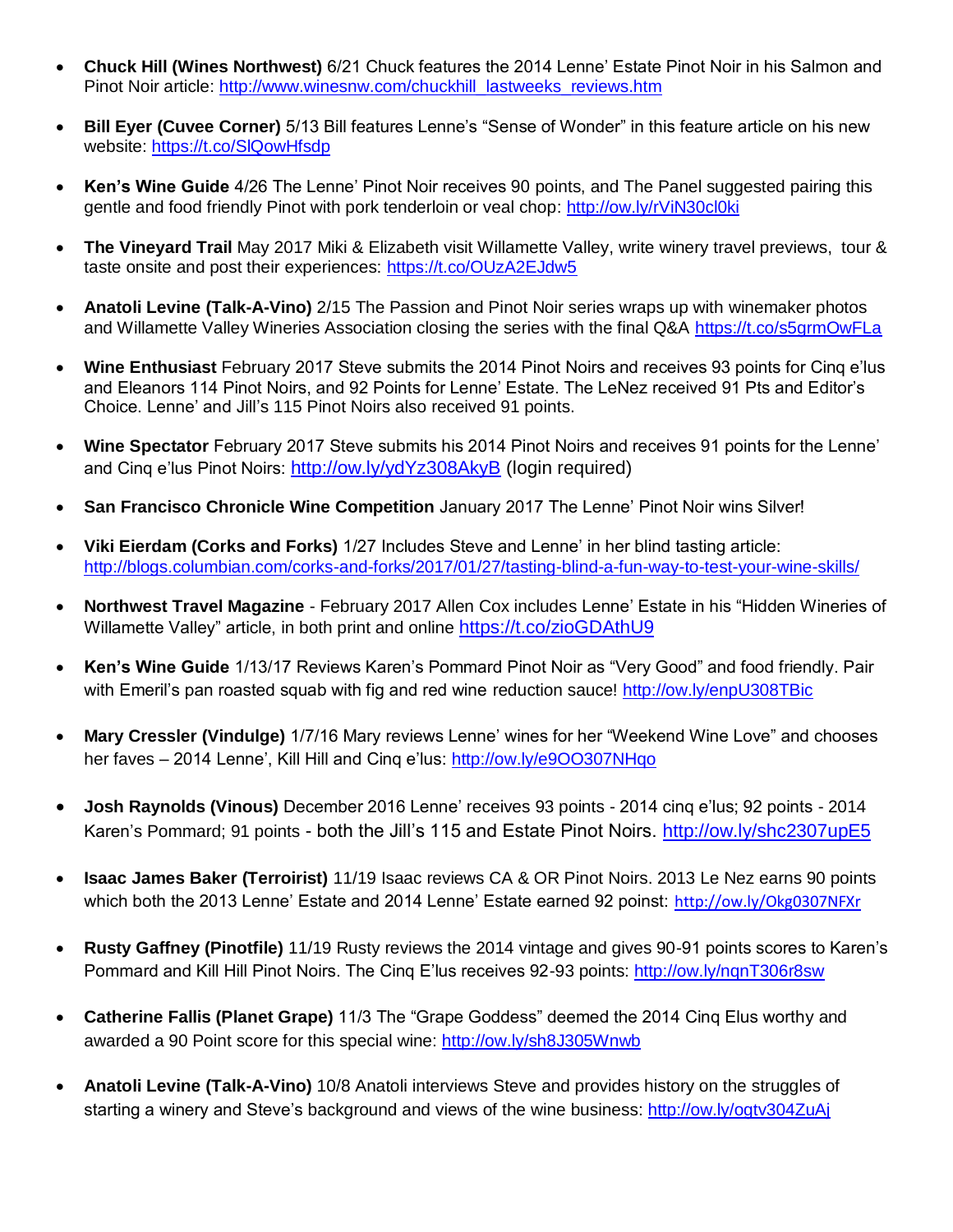- **Lyn Archer (Hedonistic Taster)** 9/16 Lyn reviews the 2014 Lenne' Estate Pinot Noir <http://ow.ly/MWs4304Rrql> and the 2014 Jill's 115 Pinot Noir <http://ow.ly/kH1o304RrGR>
- **Viki Eierdam (Columbian News)** 8/19 Viki & Dan visit, tour and tell the story of Steve & Karen Lutz, their vineyard struggles and backgrounds:<https://t.co/OWUFnRKJ4x>
- **Lyn Archer (Hedonistic Taster)** 7/3 Lyn includes her portrait of Steve Lutz and Lenne' on her binNotes website:<https://binnotes.com/2016/07/03/the-hedonistic-taster-%e2%84%96-8-lenne-estate/>
- **Lyn Archer (Oregon Wine Press)** 7/1 Lyn sits down with Steve and gets his story down for Oregon Wine Press – Terroir, Toil, Tenacity:<http://www.oregonwinepress.com/terroir-toil-tenacity-lenne>
- **Linfield College (Oregon Wine History Archives)** 6/30 Visits, interviews and records the oral history of Lenne' Estate with Steve & Karen Lutz:<http://ow.ly/XvMc30296uT>
- **Erin Lynch (Platings and Pairing)** 6/22 Erin and her crew, including photographer Deann Orr visit, tour, taste at Lenne' Estate:<http://www.platingsandpairings.com/lenne-estate-wine-tasting-winewednesday/>
- **Oregon Wine Press** June 2016 OWP quotes Steve on the Editor's page. "What is your opinion of Scores?" Steve states that scores are less useful today based on improvement in overall quality of wine.
- **David White (Terroirist Wine Blog)** 5/27 Washington, DC The Terroirist interviews Steve about his past, his history with wine and opinions about the wine business:<https://t.co/q2mDIxeHfg>
- **Oregon Wine Press** May 2016 OWP quotes Steve on the Editor's page. "Sonoma Coast" is where Steve would open a winery to make Pinot Noir in another region of the world.
- **Fredric Koeppel** (Bigger Than Your Head) 4/2 Reviews the 2012 Lenne' Estate and Kill Hill Pinot Noirs. Both are rated "Excellent" with a long shelf life: <http://ow.ly/W9zo3007pkK>
- **Rusty Gaffney (Prince of Pinot)** 3/12 Rusty reviews the full set of Lenne' Estate 2013 Pinot Noirs, which mostly received 91-93 point scores:<http://ow.ly/Zp4Ow>
- **Barb Randall (Pamplin Publications)** 2/11 Barb reviews the world of Steve Lutz, Lenne' Estate and World Peace for Lake Oswego Review:<http://pamplinmedia.com/lor/292715>
- **Allen Meadows (Burghound)** Q1 2016 **2012 Pinot Noir – Jill's 115:** (Yamhill-Carlton, 150 cases, SRP \$55, 14.1%). There is plenty of briar character to the nicely fresh and slightly earthy mix of both red and dark currant scents. The rich, supple and relatively forward medium-bodied flavors possess solid midpalate density before terminating in a dusty, serious and firm finale where a touch of warmth is also in evidence. I like the intensity of this robust and highly persistent effort and this is definitely going to require a few years of bottle age before it's ready for prime time. 90/2022+
- **Jana Seitzer (Merlot Mommy)** 1/20 Reviews the '12 Lenne' Estate Pinot Noir. "The depth of this wine was fantastic. It's one of the favorites I've had recently":<http://merlotmommy.com/2012-lenne-estate-pinot-noir/>
- **Wine Spectator** January 2016 (1/31-2/29 Issue). 2013 Lenez Hill Pinot Noir receives a 90 point rating, and the 2013 Kill Hill Pinot Noir receives a 91 points on pages 166 & 177 of the Buyers Guide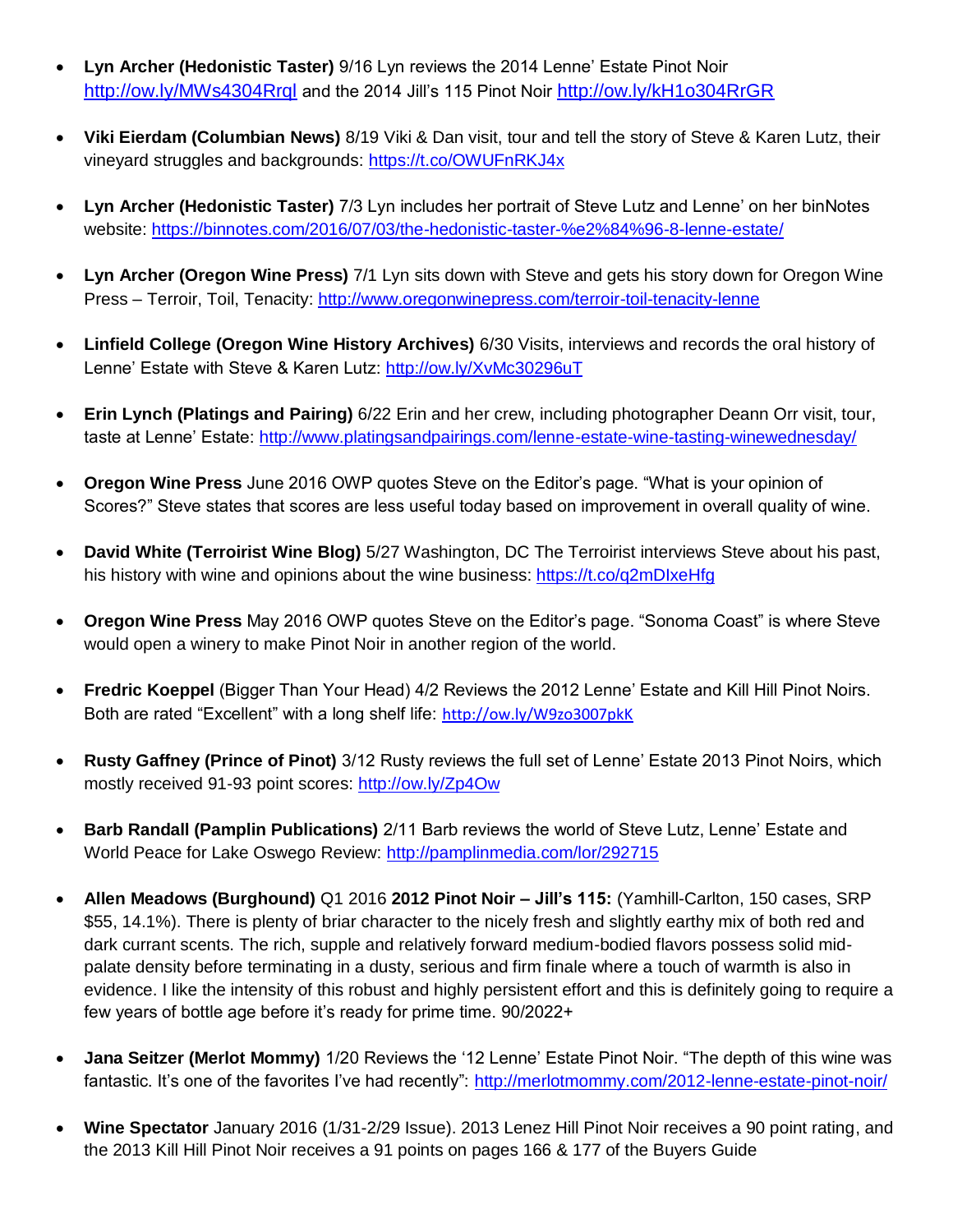- **Wine Spectator** December 2015. 2013 Yamhill-Carlton Kill Hill Pinot Noir receives a 91 point rating
- **Rusty Gaffney (Prince of Pinot)** 12/27 Rusty includes the 2013 Cinq 'Elus in his 2015 Oregon Pinot Noir First Team All-Americans list:<http://www.princeofpinot.com/article/1761/>
- **Christopher Breedon (Wine Weirdos)** 12/23 Christopher tastes the 2012 Estate Reserve Pinot Noir with Steve:<https://www.youtube.com/watch?v=1mVnki4NCHs>
- **Terry & Kathy Sullivan (Wine Travel Travelers)** 12/15 Terry & Kathy visit, tour and taste with Steve and include their experience at Lenne' Estate in the Willamette Valley section of the WTT website: <http://winetrailtraveler.com/oregon/lenne.php>
- **Mike Landucci (Wine Weirdos)** 12/4 Mike visits Steve at Lenne' Estate. Together they video taste the 2012 Kill Hill Pinot Noir for his YouTube channel:<https://www.youtube.com/watch?v=G-wZDQDvaRc>
- **Cindy Rynning (Grape Experiences)** 12/3 Chicago. Cindy dines with Steve in Chicago, tells his story and reviews the 2012 Estate and Cinq 'Elus Pinot Noirs: [http://www.grape-experiences.com/2015/12/lenne](http://www.grape-experiences.com/2015/12/lenne-estate-another-reason-to-love-pinot-noir/)[estate-another-reason-to-love-pinot-noir/](http://www.grape-experiences.com/2015/12/lenne-estate-another-reason-to-love-pinot-noir/)
- **Brian Calvert (Northwest Wine Night TV)** 10/22 Brian hosts four local TV personalities on his Seattle TV Show for a tasting of two Willamette Valley Pinot Noirs **<http://northwestwinenight.com/archives/1049>**
- **Josh Raynolds (Vinous)** 10/22 Lenne' Estate picks up great scores for its 2012 Pinot Noirs: Lenne' Estate 92 points; Cinq Eluis 93 points; Eleanor's 144 92 points and the 2013 Le Nez Point Noir 90 pts.
- **Brian Calvert (Northwest Wine Night Radio)** 10/20 Brian hosts Steve at his Seattle studio for this wine night podcast:<http://northwestwinenight.com/archives/969> Steve's segment starts at 14:30 minutes.
- **Harvey Steiman (Wine Spectator)** 9/30 The 2012 Yamhill-Carlton Pinot Noir scores 93 points; the 2012 Kill Hill Pinot Noir receives a 92 point score, while the 2012 Jill's 115 receives 92 points. Harvey Steiman notes "Fresh & Vibrant, broad but not heavy, with juicy cherry, cedar and spice flavors on a taut frame, spreading nicely on the finish". Drink now through 2020.
- **Dorothy Gaiter (Grape Collective)** 7/20 NYC. Dorothy reviews Willamette Valley history and wines, and includes the 2012 Lenne' Estate Jill's and Estate Pinot Noir Cuvee in her story "Happy Anniversary Willamette Valley":<https://grapecollective.com/articles/happy-anniversary-willamette-valley-pinot-noir>
- **Greg Walter (Pinot Report)** 7/15 Greg reviews the 2012 Lenne' Estate Pinot Noirs for his Pinot Report subscription based newsletter. The 2012 Karen's Pommard receives a 94 point score, and the 2012 Jill's 115 Pinot Noir receives a 92 point score.
- **Erin James (Sip NW Magazine)** 7/15 Erin reviews the 2012 Jill's 115 Pinot Noir: <http://www.sipnorthwest.com/2015/07/lenne-2012-jills-115-pinot-noir/>
- **Wine Spectator** July 2015 The Lenne' Yamhill-Carlton Jill's 155 Pinot Noir receives a 91 point rating
- **Sunset Magazine International Wine Competition** 6/21 The 2012 Lenne' Estate Pinot Noir take a Silver medal in this prestigious tasting:<http://t.co/G4oz7kY8hR>
- **Rusty Gaffney (Prince of Pinot)** 6/12 Gives the **2013 cinq e'lus** a 93-95 point score, and added "Lutz is very proud; Don't hurry to drink this beauty".<http://www.princeofpinot.com/article/1707/>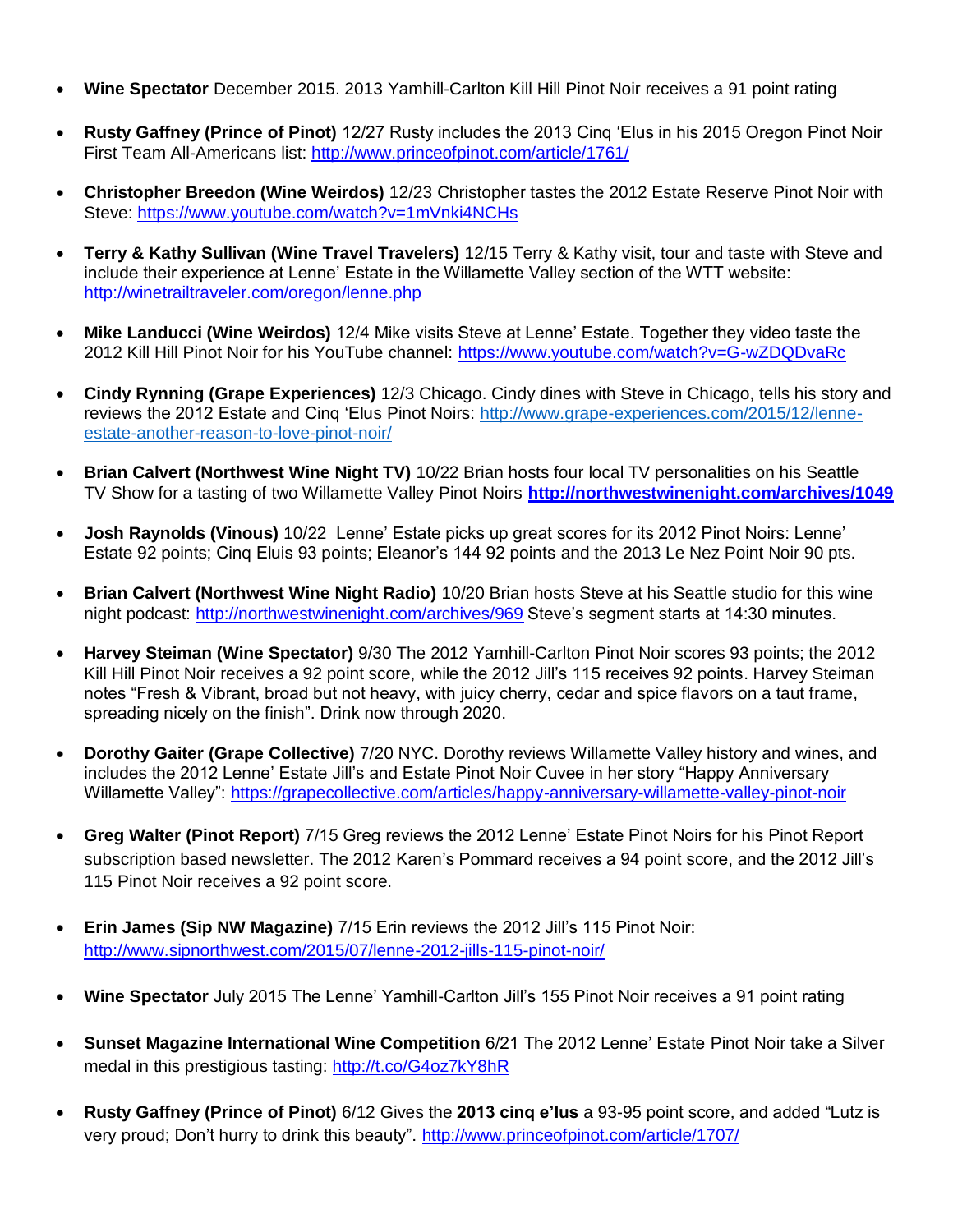- **Robert Parker (Wine Advocate)** 6/3 Our 2012 Pinot Noirs scored well with Robert Parker: 2012 Karen's Pommard – 91 points; 2012 Kill Hill – 91points ; and 2012 Jill's 115 – 90 points
- **Andy Blue (Tasting Panel Magazine)** May/June Issue 90 points for the 2012 Karen's Pommard: [http://www.tastingpanelmag.com/Publication/INTERNAL/2015/May-2015/Blue-Reviews-EXTRA-May-June-](http://www.tastingpanelmag.com/Publication/INTERNAL/2015/May-2015/Blue-Reviews-EXTRA-May-June-2015.aspx#.Va6zSfmYoZw)[2015.aspx#.Va6zSfmYoZw](http://www.tastingpanelmag.com/Publication/INTERNAL/2015/May-2015/Blue-Reviews-EXTRA-May-June-2015.aspx#.Va6zSfmYoZw)
- **Blog Talk Radio** (Minstrel & Muse) 5/22 Radio hosts Linda Rez and William Pollard Jr. interview Steve Lutz for their show on Decanting:<http://ow.ly/NluJv>
- Alina Ferguson (One Girl, One Glass) 5/2 Alina visits the estate tasting room; tastes the wines and hears the story:<http://onegirloneglassoneworld.com/2015/05/02/a-day-in-the-willamette-valley-part-iii-lenne/>
- Brian Calvert (**Northwest Wine Night Radio**) 4/6 Brian features Steve and Lenne' Estate in a brief segment at minute 48 in this weekly 1 hour show:<http://www.nwnight.com/nwwn/?p=3054>
- Jade Helm (**American Winery Guide**) 3/9 Jade recounts her visit and compares Lenne' to the Meryl Streep of Willamette Valley Pinot: http://www.americanwineryquide.com/winery\_reviews/lenne-estate/834/
- **Rusty Gaffney (PinotFile)** 2/8/15 Rusty's includes Lenne' Estate Pinot Noir in an updated review of his top picks for the 2008 Vintage:<http://www.princeofpinot.com/article/1633/>
- **Paul Gregutt (Wine Enthusiast)** 1/15/15 Paul reviews and scores the 2012 Lenne' Estate Pinot Noirs: Kill Hill – 92 Points; Karen's Pommard – 92 Points; Jill's 115 – 91 Points; Lenne' Estate – 91 Points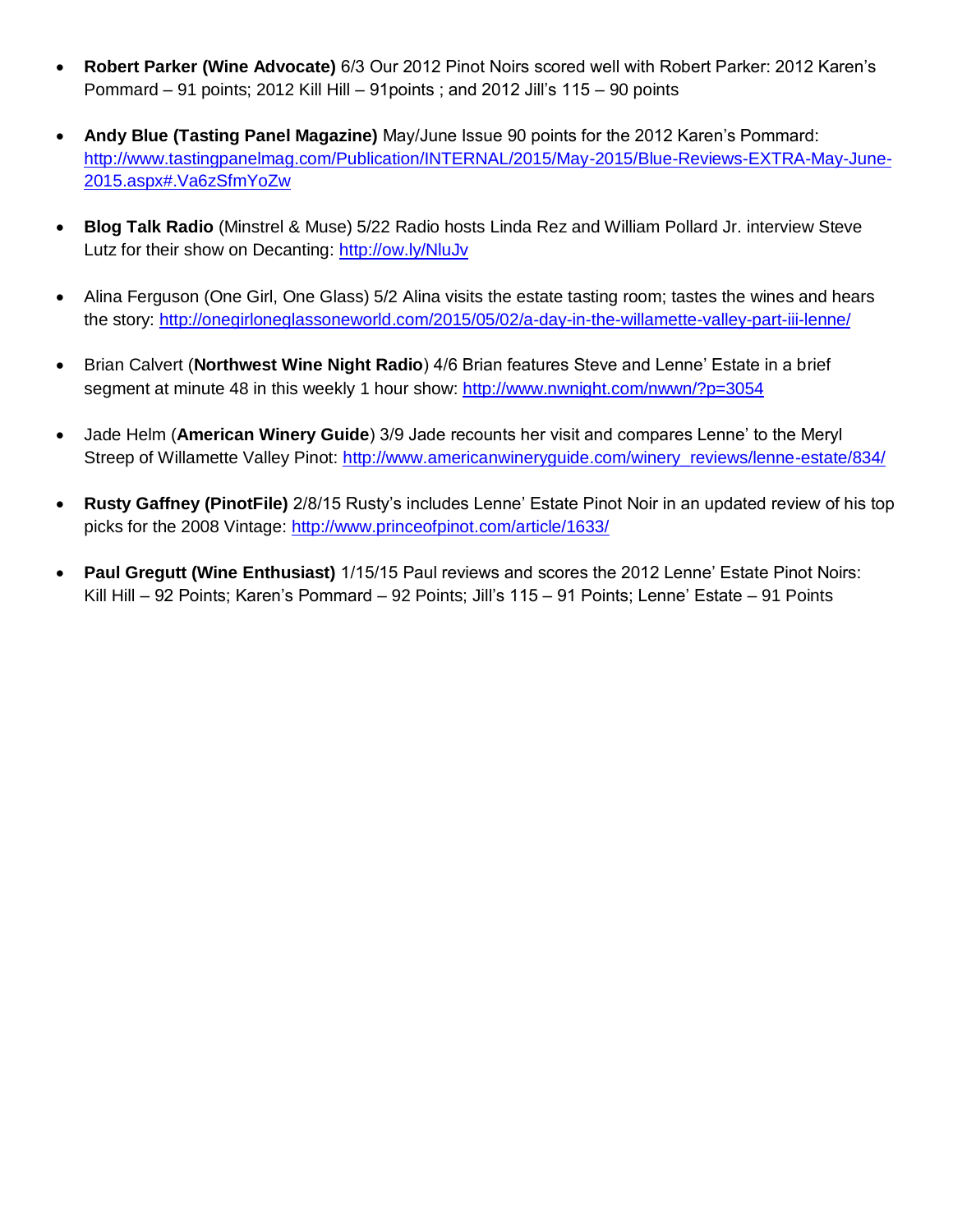- **Rusty Gaffney (PinotFile)** 12/22/14 Rusty includes the 2012 Lenné Estate Karen's Pommard Yamhill-Carlton Willamette Valley Pinot Noir in his "**2014 Pinot Noir All-Stars**" lineup, and scores the wine a 94 rating: <http://www.princeofpinot.com/article/1609/>
- **Oregon Wine Board** 12/12 OWB shares Steve's radio show on New World Pinot Noir in their Newsroom: <http://newsroom.oregonwine.org/articles/1336486/whats-so-great-about-pinot-noir-part-3-steve-lutz-/>
- **William Pollard Jr.** (Wild 4 Washington Wine) 11/23 William reviews several Lenne' wines including the newly released 2008, the soon to be released 2011 and the ready to drink 2012 Pinot Noir: <http://www.wild4washingtonwine.com/2014/11/new-world-pinot-noir-featuring-lenne.html>
- **Blog Talk Radio** (Minstrel & Muse) 11/22 Radio hosts Linda Rez and William Pollard Jr. interview Steve Lutz for Part 3 of their "What's so great about Pinot Noir" world tour show: [http://www.blogtalkradio.com/minstrelandmuse/2014/11/23/whats-so-great-about-pinot-noir-part-3-steve](http://www.blogtalkradio.com/minstrelandmuse/2014/11/23/whats-so-great-about-pinot-noir-part-3-steve-lutz-lenne-estate)[lutz-lenne-estate](http://www.blogtalkradio.com/minstrelandmuse/2014/11/23/whats-so-great-about-pinot-noir-part-3-steve-lutz-lenne-estate)
- Tim Atkins (**Tim's Tasting Notes**) London 10/26 Tim gives a 92 rating to the 2010 Lenne' Estate Pinot Noir:<http://www.timatkin.com/reviews?1435>
- **Snooth** (Clifford Brown of Cliff's Wine Picks) 9/3 Lenne' review is included in top 10 Pinot Noir's in Oregon. The 2010 Estate Pinot Noir gets a 92:<http://www.snooth.com/articles/pinot-in-oregon/?viewall=1>
- **Bill Eyer (Cuvee Corner)** 5/26 Bill discovers Steve's "Sense of Wonder" in this comprehensive article and wine review:<http://cuveecorner.blogspot.com/2014/05/lenne-estate-sense-of-wonder.html>
- **Rusty Gaffney (PinotFile)** 5/25 The Prince of Pinot visits and tastes through Steve's 2012 lineup and the newly released 2008 Lenne' Estate Pinot Noir:<http://www.princeofpinot.com/article/1527/>
- Kovas Palubinskas (**50 States of Wine**) 4/17 Kovas discovers the 2010 Estate Pinot Noir on #WineChat: <http://www.50statesofwine.com/2014/04/lenne-estate-winechat.html>
- Anatoli Levine (**Talk-A-Vino**) 4/14 Anatoli participates in #WineChat. While reviewing the 2010 Pinot Noir online he learns that hard work, difficult soils can yield great wine: [http://talk-a-vino.com/2014/04/14/when](http://talk-a-vino.com/2014/04/14/when-the-vines-work-hard-winechat-with-lenne-estate/)[the-vines-work-hard-winechat-with-lenne-estate/](http://talk-a-vino.com/2014/04/14/when-the-vines-work-hard-winechat-with-lenne-estate/)
- **Clifford Brown** (Cliff's Wine Picks) 4/12 Cliff discovers Lenne' Estate wines on the Twitter based #WineChat program. He reviews the 2010 Lenne' Estate Pinot Noir: <http://cliffswinepicks.com/2014/04/12/winechat-tasting-with-lenne-estate-oregon-pinot-noir/>
- Jade Helm (Tasting Pour) 4/12 Jade participates in #WineChat and learns that Steve has "Poor soil bragging rights":<http://tastingpour.blogspot.com/2014/04/sorry-soil-bragging-rights-at-lenne.html>
- William Pollard Jr. (**Wild 4 Washington Wine**) 4/12 William participates in #WineChat and reviews the '10 Estate Pinot:<http://www.wild4washingtonwine.com/2014/04/winechat-tasting-2010-lenne-pinot-noir.html>